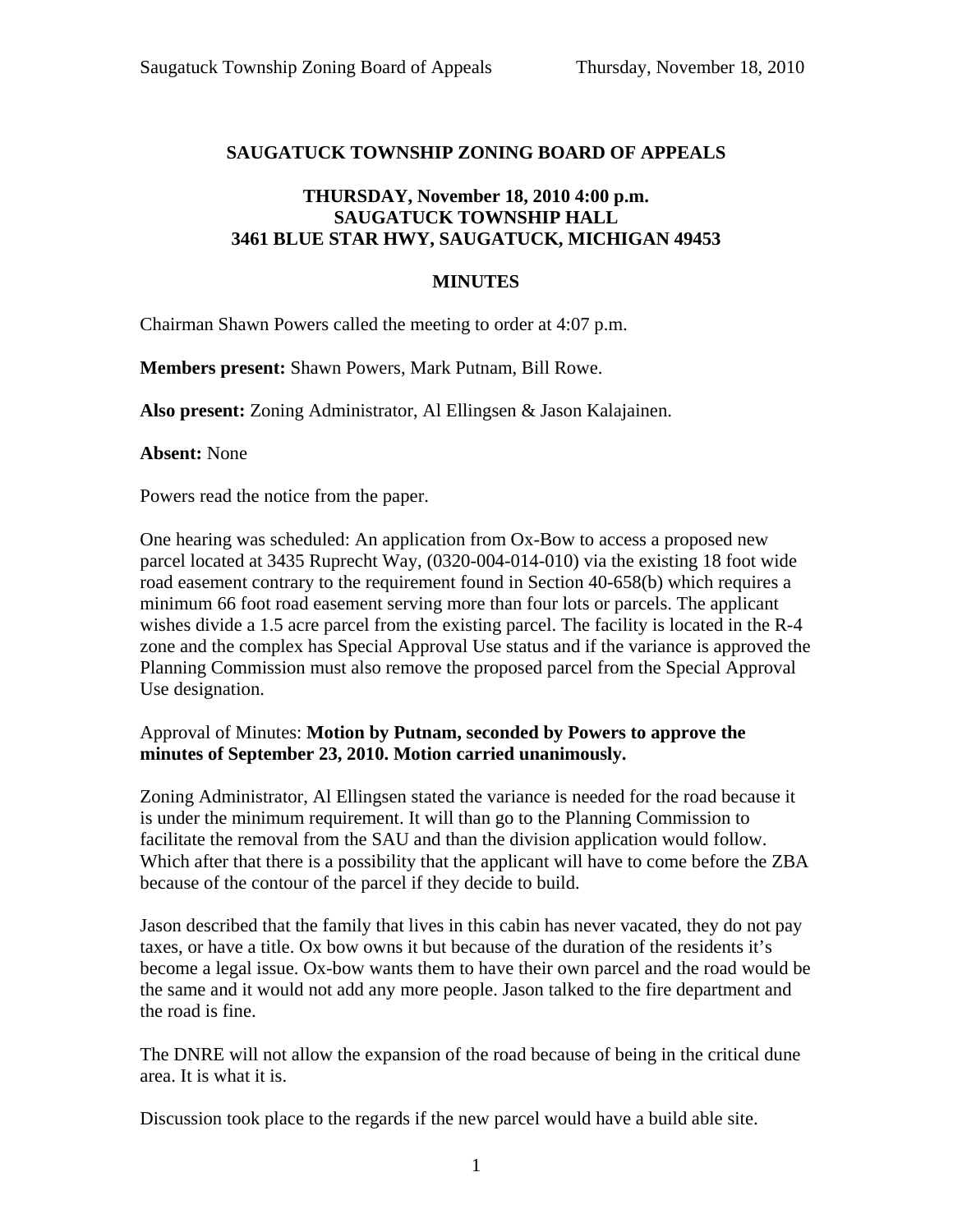Powers went through the following questions for approval or denial regarding the variance in Section 40-648.

- 1) Putnam-No, Powers-No, Rowe-No
- 2) Putnam-No, Powers-No, Rowe-No
- 3) Putnam-Yes, Powers-Yes, Rowe-Yes
- 4) Putnam-No, Powers-No, Rowe-No
- 5) Putnam-Yes, Powers-Yes, Rowe-Yes

**Motion by Rowe, seconded by Putnam to approve the variance with condition of the removal of the Special Approval Use by the Planning Commission on the split parcel.** Carried unanimously.

There being no further business meeting adjourned at 4:30 p.m.

\_\_\_\_\_\_\_\_\_\_\_\_\_\_\_\_\_\_\_\_\_\_\_\_\_\_\_\_\_ Lori Babinski, Recording Secretary